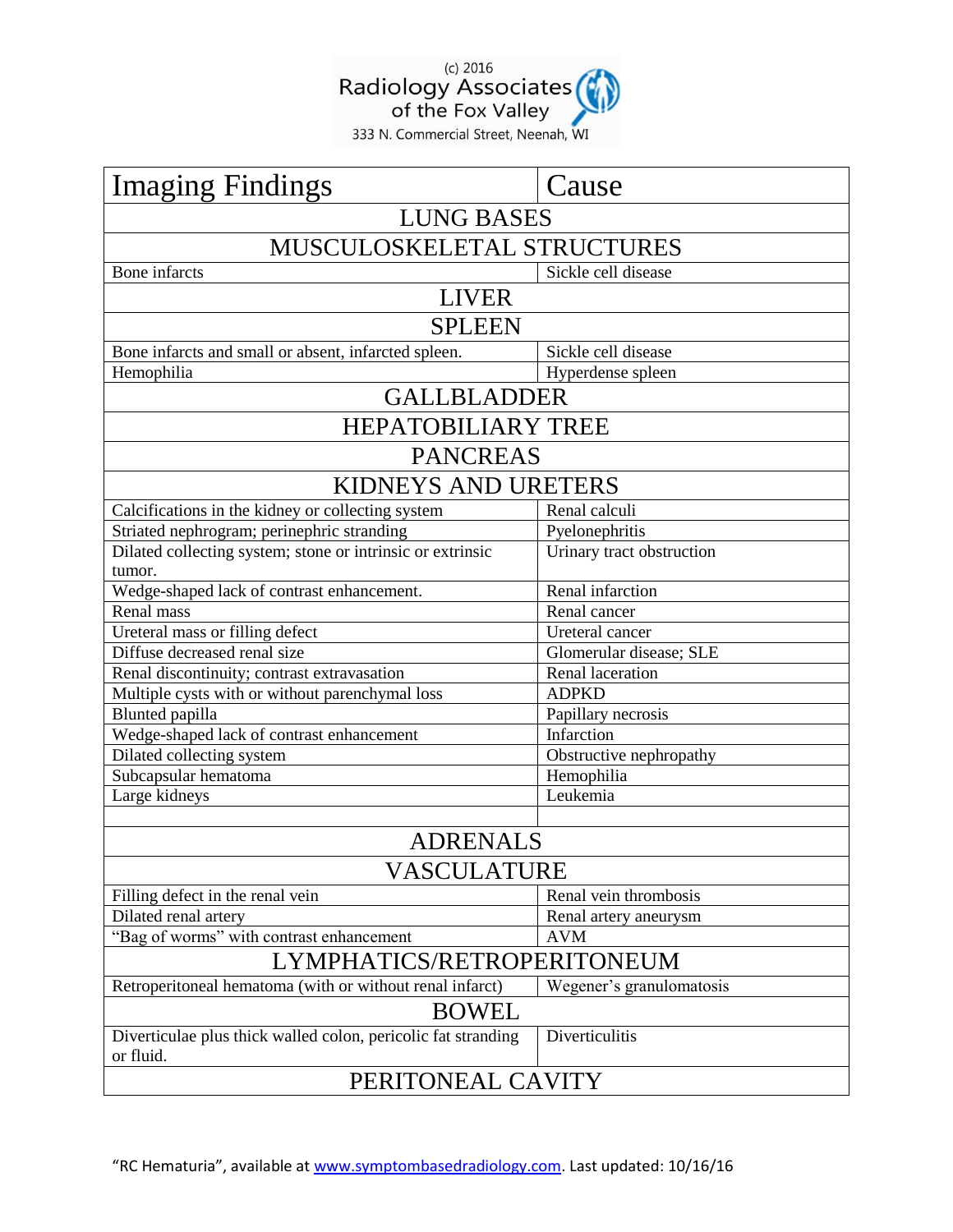| ABDOMINAL WALL                                                   |                                                         |
|------------------------------------------------------------------|---------------------------------------------------------|
| <b>PELVIS</b>                                                    |                                                         |
| Enlarged prostate                                                | Prostatic hypertrophy; prostatic cancer;<br>prostatitis |
| Gas or oral contrast in the bladder or intravenous contrast in   | Enterovesicle fistula                                   |
| the bowel                                                        |                                                         |
| Soft tissue implant in pelvis or peritoneal cavity; ascites; fat | Endometriosis                                           |
| stranding.                                                       |                                                         |
| Thick walled bladder                                             | Cystitis                                                |
| Mass or filling defect of the bladder                            | <b>Bladder</b> cancer                                   |
| Extension of the bladder toward the umbilicus                    | Urachal remnant                                         |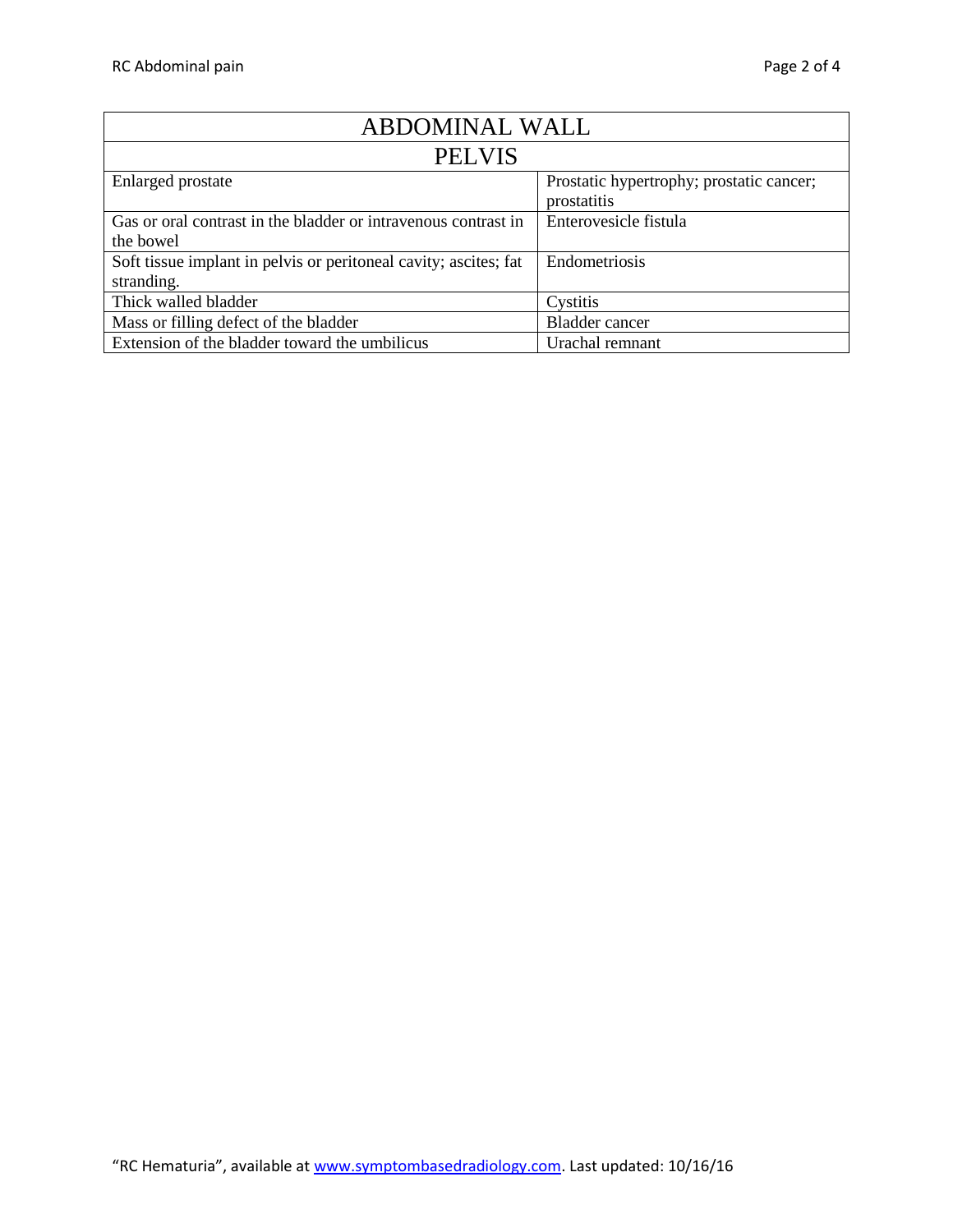# **DICTATION TEMPLATE WITH PROMPTS FOR ABDOMEN AND PELVIS CT PERFORMED FOR HEMATURIA**

### CT ABDOMEN AND PELVIS ENHANCED

## INDICATION: []

COMPARISON: [Check priors to see if following a known lesion.]

TECHNIQUE: []

#### INTERPRETATION:

Lung bases: []

Musculoskeletal structures: [Bone infarcts (sickle cell disease).]

Liver: []

Spleen: [Small or absent spleen with associated bone infarcts (sickle cell disease). Hyperdense spleen (hemophilia).]

Gallbladder: []

Pancreas: []

Kidneys: [Calcifications in the kidney or collecting system (renal calculi). Striated nephrogram (pyelonephritis). Dilated collecting system with or without a stone or intrinsic or extrinsic tumor (urinary tract obstruction, obstructive nephropathy). Wedge-shaped lack of contrast enhancement (renal infarction). Renal mass (renal cancer). Ureteral mass or filling defect (ureteral cancer). Diffuse decreased renal size (glomerular disease, SLE). Renal discontinuity with contrast extravasation (renal laceration). Multiple cysts, with or without renal parenchymal loss (ADPKD). Blunted papilla (papillary necrosis). Subcapsular hematoma (hemophilia). Large kidneys (leukemia).]

Adrenals: []

Vasculature: [Filling defect in the renal vein (renal vein thrombosis). Dilated renal artery (renal artery aneurysm). "Bag of worms" with contrast enhancement (AVM).]

Retroperitoneum: [Retroperitoneal hematoma (with or without renal infarction (Wegener's granulomatosis).]

Bowel: [Diverticulae, thick wall, and fat stranding along the colon (diverticulitis).]

Peritoneal cavity: []

Abdominal wall: []

Pelvis: [Enlarged prostate (prostatic hypertrophy, prostate cancer, prostatitis). Gas or oral contrast in the bladder or intravenous contrast in the bowel (entero-vesicle vistula). Soft tissue implant in the pelvis or peritoneal cavity, ascites, and fat stranding (endometriosis). Thick walled bladder (cystitis). Mass or filling defect of the bladder (bladder cancer). Extension of the bladder to toward the umbilicus (urachal remnant).]

IMPRESSION: []